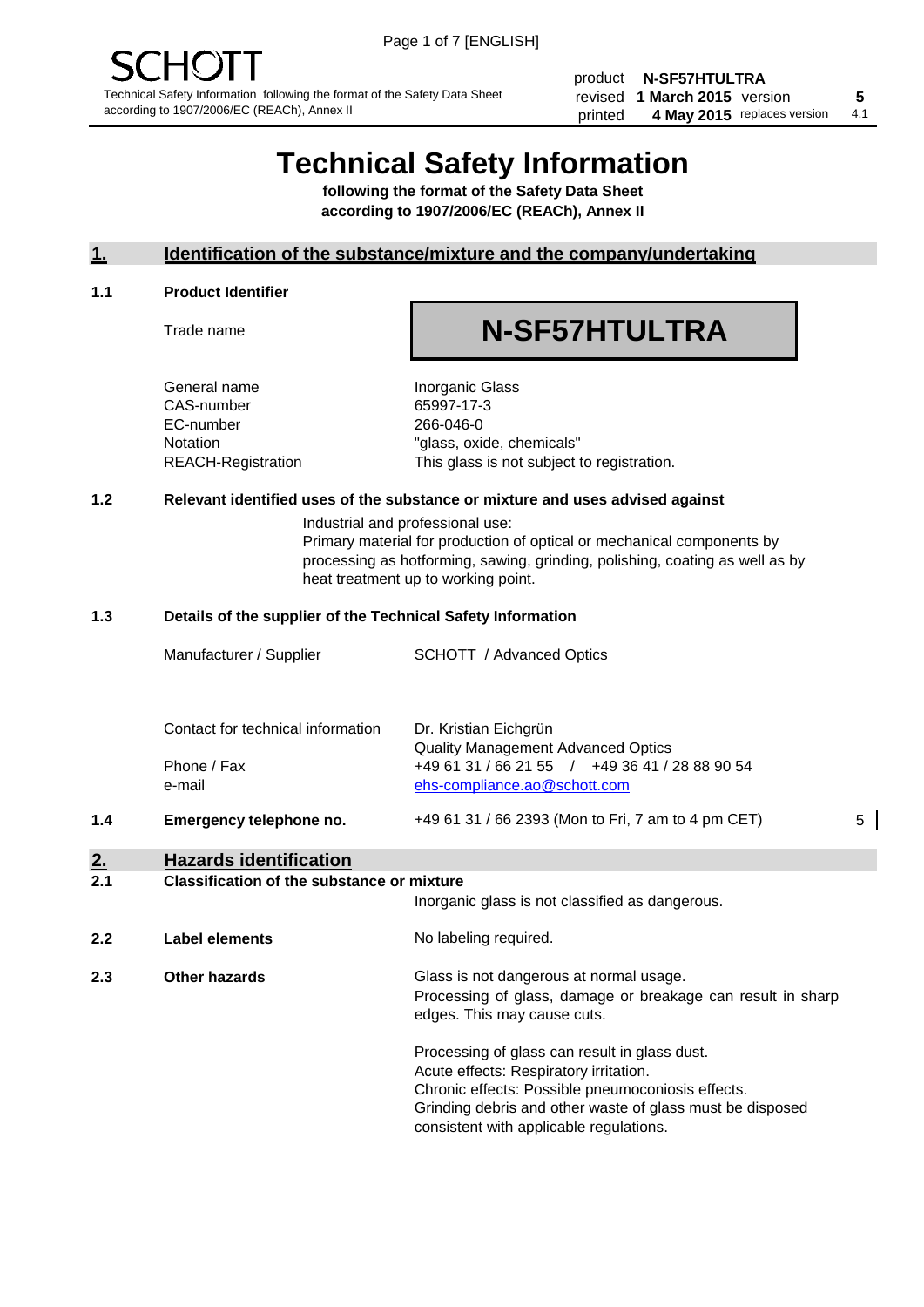### **3. Composition/information on ingredients**

#### **3.1 Substances**

As the substance glass is not included in the candidate list of substances of very high concern, currently there are no information duties according to article 33 of REACH. However for the production of glass we may use substances, which are on the candidate list and had been included in Annex XIV of the REACH regulation or could be included in future . These powdery substances are not present as such in the final glass; they are fully integrated into the glass matrix through the melting process. Thus they loose their original characteristics. The main components are listed as additional information in chapter 16. For more information please refer to ehs-compliance.ao@schott.com.

#### **3.2 Mixtures**

Glass is classified as substance acc. to regulation (EC) No 987/2008 (amending of Reach-Reg.).

#### **4. First aid measures**

#### **4.1 Description of first aid measures**

| <b>General information</b> | Glass is no hazardous substance. The following information<br>refer to glass dust and glass splinter which may result from<br>processing or breakage. |
|----------------------------|-------------------------------------------------------------------------------------------------------------------------------------------------------|
| <b>After inhalation</b>    | Supply fresh air; consult doctor in case of complaints                                                                                                |
| After skin contact         | Normally not dangerous.                                                                                                                               |
|                            | Consult doctor in case of complaints.                                                                                                                 |
| After eye contact          | Rinse under running water.                                                                                                                            |
|                            | Consult doctor in case of complaints.                                                                                                                 |
| <b>After swallowing</b>    | Consult doctor                                                                                                                                        |

#### **4.2 Most important symptoms and effects, both acute and delayed**

none known

**4.3 Indication of immediate medical attention and special treatment needed** 

|     |                                                                     | none                           |
|-----|---------------------------------------------------------------------|--------------------------------|
| 5.  | <b>Fire fighting measures</b>                                       |                                |
| 5.1 | <b>Extinguishing media</b>                                          | no requirements                |
| 5.2 | Special hazards arising from the substance or mixture               | none. Glass is noncombustible. |
| 5.3 | <b>Advice for firefighters</b>                                      | none                           |
| 6.  | <b>Accidental release measures</b>                                  |                                |
| 6.1 | Personal precautions, protective equipment and emergency procedures |                                |
|     |                                                                     | none                           |
| 6.2 | <b>Environmental Precautions</b>                                    | none                           |
| 6.3 | Methods and material for containment and cleaning up                | none                           |
| 6.4 | Reference to other sections                                         | none                           |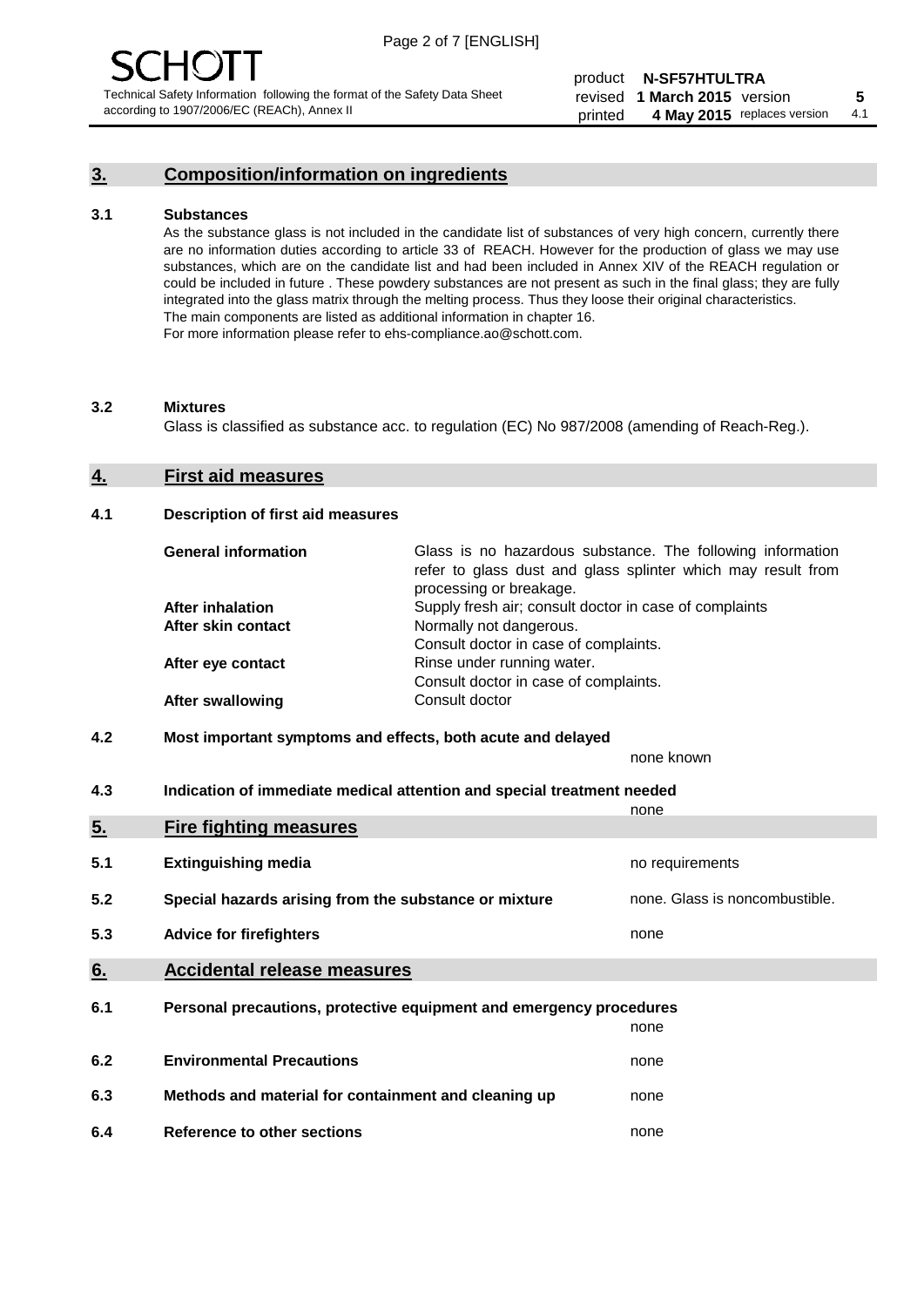

| <u>7.</u><br>7.1 | <b>Handling and storage</b>                                                                                      |                                                                                                                                                                                                                                                                                                                                                                                     |
|------------------|------------------------------------------------------------------------------------------------------------------|-------------------------------------------------------------------------------------------------------------------------------------------------------------------------------------------------------------------------------------------------------------------------------------------------------------------------------------------------------------------------------------|
|                  | <b>Precautions for safe handling</b>                                                                             | Avoid breakage because of injury risk by sharp edges.                                                                                                                                                                                                                                                                                                                               |
| 7.2              | Conditions for safe storage, including any incompatibilities                                                     | Store in dry environment. Avoid excessive humidity.                                                                                                                                                                                                                                                                                                                                 |
| 7.3              | Specific end use(s)                                                                                              | see section 1.2                                                                                                                                                                                                                                                                                                                                                                     |
| <u>8.</u>        | <b>Exposure controls / personal protection</b>                                                                   |                                                                                                                                                                                                                                                                                                                                                                                     |
| 8.1              | <b>Control parameters</b><br>Regulation<br>Value<br>0,3 mg / $m3$<br>peak limit<br>no information<br>teratogenic | In case of dust formation, declaration for FUSED SILICA, CAS-No: 60676-86-0<br>TRGS 900 - GERMAN OCCUPATIONAL EXPOSURE LIMIT VALUES (01/2006)<br>(EXPOSURE LIMIT VALUE) with reference to the respirable fraction.<br>There is no reason to fear a risk of damage to the developing embryo<br>or foetus when limit value is adhered to                                              |
| 8.2              | <b>Exposure controls</b><br>in general.                                                                          | Technical measures and appropriate work processes have higher priority than personal<br>protective equipment. Provide adequate ventilation by local exhaust ventilation or ventilation<br>Adequate assessment tools for verification of effectivity of the protective measures includes<br>methods of measurements as described in "Technischen Regeln for Gefahrstoffe (TRGS) 402. |
|                  | <b>Respiratory Protection</b>                                                                                    | Technical measure: wet grinding/processing, avoid dust<br>formation.<br>If glass dust or particulates are above the national exposure<br>limits use a national approved respirator for dust and fibers.                                                                                                                                                                             |
|                  | <b>Hand Protection</b>                                                                                           | Use protective gloves and safety wristbands for protection<br>against cut injuries.                                                                                                                                                                                                                                                                                                 |
|                  | Eye Protection                                                                                                   | Use industrial safety glasses that meet national standards.                                                                                                                                                                                                                                                                                                                         |
|                  | <b>Personnel Protection</b>                                                                                      | Use safety skirting for protection from sharp edges.<br>Wear safety shoes.                                                                                                                                                                                                                                                                                                          |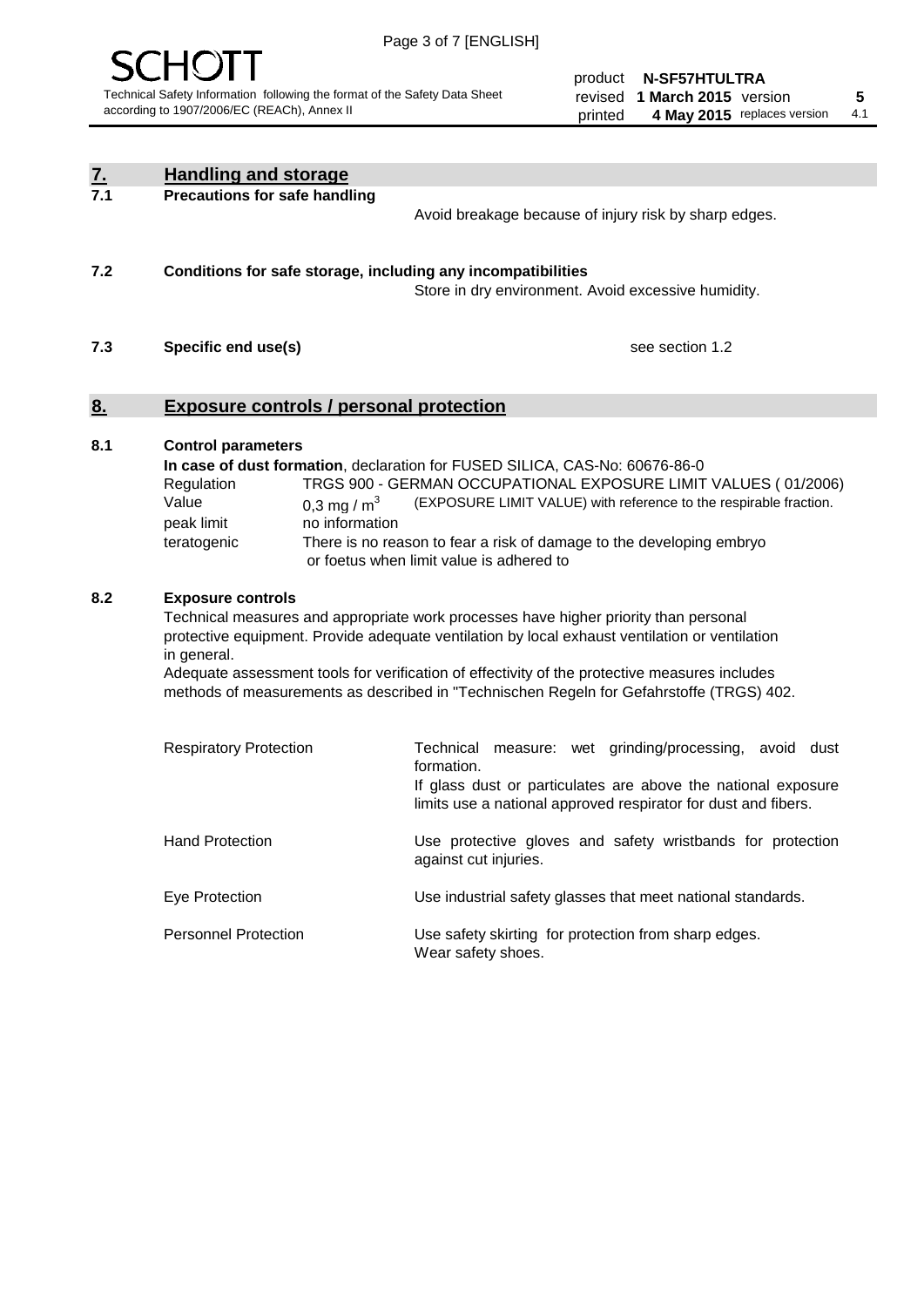#### **9. Physical and chemical properties**

#### **9.1 Information on basic physical and chemical properties**

|     | Appearance                            |                                                    |
|-----|---------------------------------------|----------------------------------------------------|
|     | <b>Physical state</b>                 | solid                                              |
|     | <b>Colour</b>                         | transparent or coloured                            |
|     | <b>Odour</b>                          | odourless                                          |
|     | pH-value                              | not applicable                                     |
|     | <b>Boilling point/boilling range</b>  | not applicable                                     |
|     | Melting point/melting range           | 629 °C                                             |
|     |                                       | Transformation temperature according to ISO 7884-8 |
|     | <b>Flashpoint</b>                     | not combustible                                    |
|     | <b>Combustibility</b>                 | not combustible                                    |
|     | Ignition temperature                  | none                                               |
|     | <b>Auto flammability</b>              | none                                               |
|     | Danger of explosion                   | none                                               |
|     | <b>Explosive limits upper / lower</b> | none                                               |
|     | <b>Oxidizing characteristics</b>      | none                                               |
|     | Vapour pressure                       | not applicable                                     |
|     | Density (20 °C)                       | $3,53$ g/ccm                                       |
|     | <b>Water solubility</b>               | not applicable                                     |
|     | <b>Fat solubility</b>                 | not applicable                                     |
|     | n-octanol-water partition coefficient | not applicable                                     |
|     | <b>Other information</b>              | none                                               |
| 9.2 | <b>Other information</b>              | none                                               |

#### **10. Stability and Reactivity**

#### **10.1 Reactivity**

Glass is a stable material. Glass is inert to many chemicals, but may react to hot, strong alkaline solutions and with hydrofluoric, fluorosilicic and phosphoric acids. When heated to temperatures above the melting point, metal oxide fumes may be emitted.

Glass is an amorphous, inorganic, usually transparent or translucent substance consisting of a mixture of silicates or sometimes borates or phosphates as glass formers. With additions of modifiers a melt is produced at high temperatures, that cools to a solid state without crystallization.

#### **10.2 Chemical stability**

Glass is stable at normal environmental conditions.

**10.3 Possibility of hazardous reactions** 

No hazardous reactions at intended use.

| 10.4 | <b>Conditions to avoid</b>              | see section 10.1 |
|------|-----------------------------------------|------------------|
| 10.5 | Incompatible materials                  | see section 10.1 |
| 10.6 | <b>Hazardous decomposition products</b> | see section 10.1 |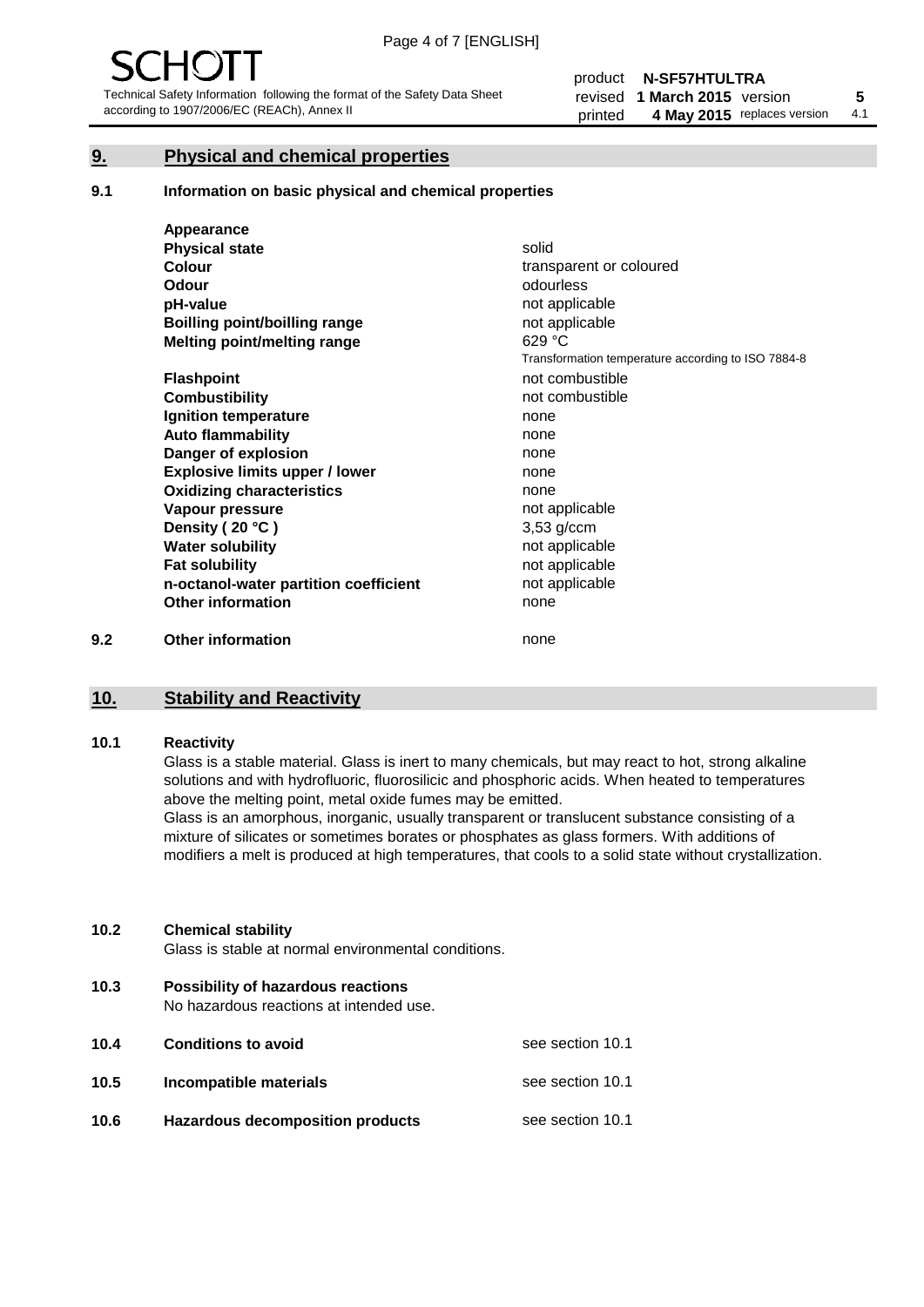

#### **11. Toxicological information**

**11.1 Information on toxicological effects** Toxicological data are not available.

#### **12. Ecological information**

- **12.1 Toxicity**
- **12.2 Persistence and degradability**
- **12.3 Bioaccumulative potential**
- **12.4 Mobility in soil**
- **12.5 Results of PBT and vPvB assessment**
- **12.6 Other adverse effects**

#### **13. Disposal considerations**

**13.1 Waste treatment methods**

| Disposal according to local regulations |  |
|-----------------------------------------|--|
|                                         |  |

unknown unknown unknown unknown

unknown unknown

| <u>14.</u> | <b>Transport information</b>                                            |                     |
|------------|-------------------------------------------------------------------------|---------------------|
| 14.1       | <b>UN Number</b>                                                        | no requirements     |
| 14.2       | <b>UN Proper Shipping Name</b>                                          | no requirements     |
| 14.3       | <b>Transport hazard class(es)</b>                                       | no requirements     |
| 14.4       | Packing group                                                           | no requirements     |
| 14.5       | <b>Environmental hazards</b>                                            | no requirements     |
| 14.6       | Special precautions for user                                            | see sections 6 to 8 |
| 14.7       | Transport in bulk according to Annex II of MARPOL73/78 and the IBC Code |                     |
|            |                                                                         | no requirements     |

#### **15. Regulatory information**

#### **15.1 Safety, health and environmental regulations/legislation specific for the substance or mixture**

**REACH** Under REACH glass is classified as a "Substance". According to Appendix V Number 11 of the REACh regulation glass is exempted from registration if specified conditions are met. SCHOTT AG, Advanced Optics has examined this conditions for its products. This glass is not subject to registration.

**RoHS** This glass does not contain - according to our knowledge - materials in concentrations, whose placing on the market is forbidden in accordance to the current requirements of the European Directive 2011/65/EU.

#### **United Nations Globally Harmonized System (UN-GHS) related to safety information.**

This information considers also the requirements of the UN-GHS related to safety information.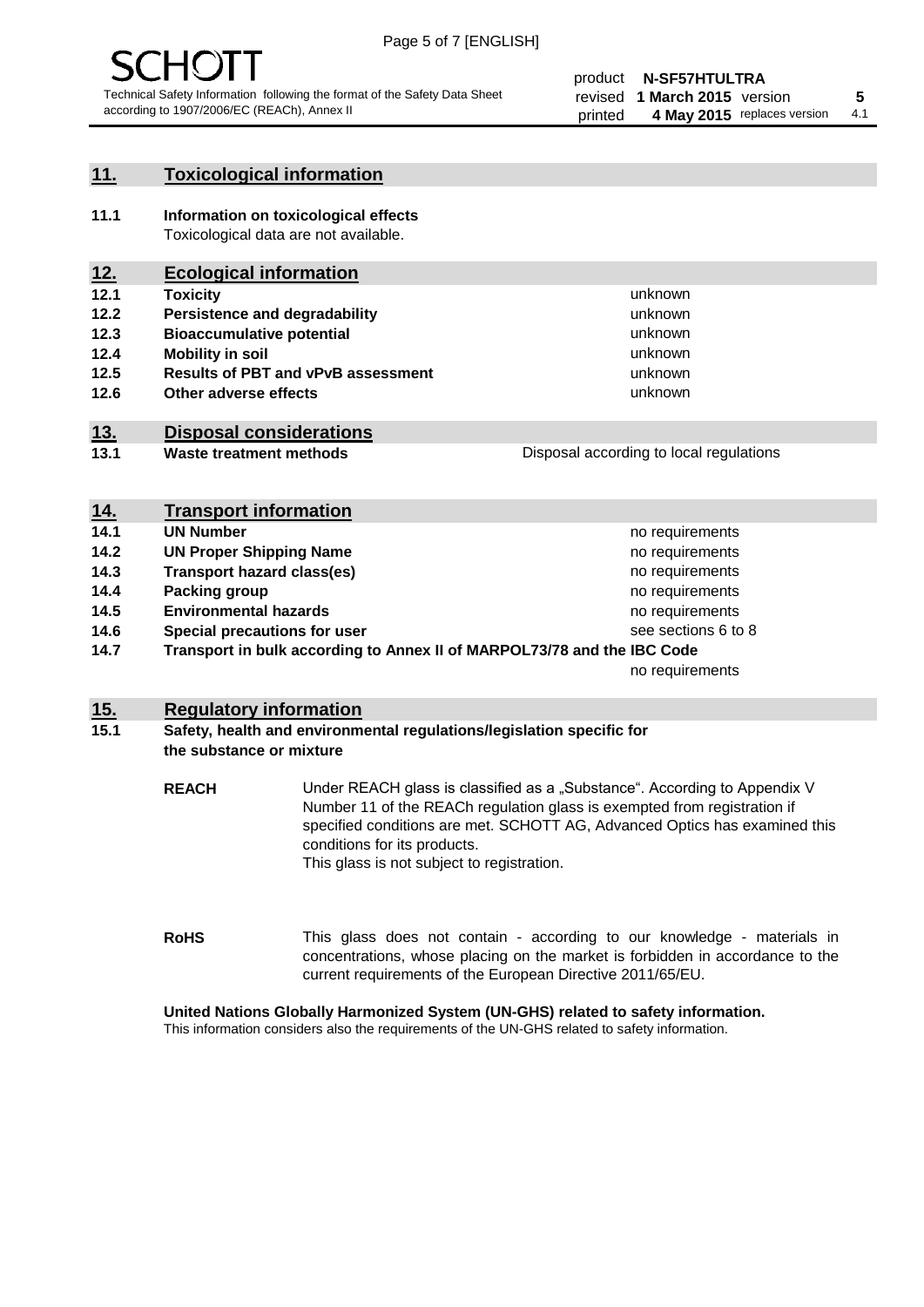# 10 J

Technical Safety Information following the format of the Safety Data Sheet according to 1907/2006/EC (REACh), Annex II

#### product **N-SF57HTULTRA** revised **5 1 March 2015** version printed 4 May 2015 replaces version 4.1

#### **15.2 Chemical Safety Assessment**

A Chemical Safety Assessment has not been carried out.

#### **16. Other information**

#### **16.1 Composition of mixture according to raw materials, based on the oxides.**

| <b>ACGIH</b><br>Carc.                                |
|------------------------------------------------------|
| (Y/N)                                                |
| $0.5 \text{ mg/m}^3$ 0.05 mg/m <sup>3</sup><br>No    |
| No                                                   |
| No                                                   |
| Yes<br>$0.5 \,\mathrm{mq/m^3}$ 0.5 mg/m <sup>3</sup> |
| 0.1 mg/m <sup>3</sup> 0.025 mg/m <sup>3</sup><br>No  |
| $10 \text{ ma/m}^3$<br>No                            |
| TLV<br>N/A<br>N/A                                    |

**The classification and limiting values are valid for the raw materials, see section 3. Glass is not a substance of very high concern (SVHC).**

#### **Explanations to the data in the table**

| SVHC(REACH)        | The raw material is listed in the candidate list of the substances of very high<br>concern                                                                 |
|--------------------|------------------------------------------------------------------------------------------------------------------------------------------------------------|
| Reg.               | Regulated chemical substance per list OSHA Regulations (Standards - 29 CFR)<br>Subpart 1910.1000 Tables Z1 to Z3 Limits for Air Contaminants               |
| OSHA / PEL         | Permissible exposure limit – for chemical materials, issued by the OSHA                                                                                    |
| <b>ACGIH / TLV</b> | Threshold limit value - chemical substances classification by the ACGIH                                                                                    |
| <b>OSHA</b>        | Occupational Safety and Health Administration, an organization of the US.<br>Department of Labor (www.osha.gov).                                           |
| <b>ACGIH</b>       | American Conference of Governmental Industrial Hygienists (ACGIH), an<br>member-based organization that advances occupational and environmental<br>health. |
| Carc.              | Chemical substance classified as carcinogen                                                                                                                |